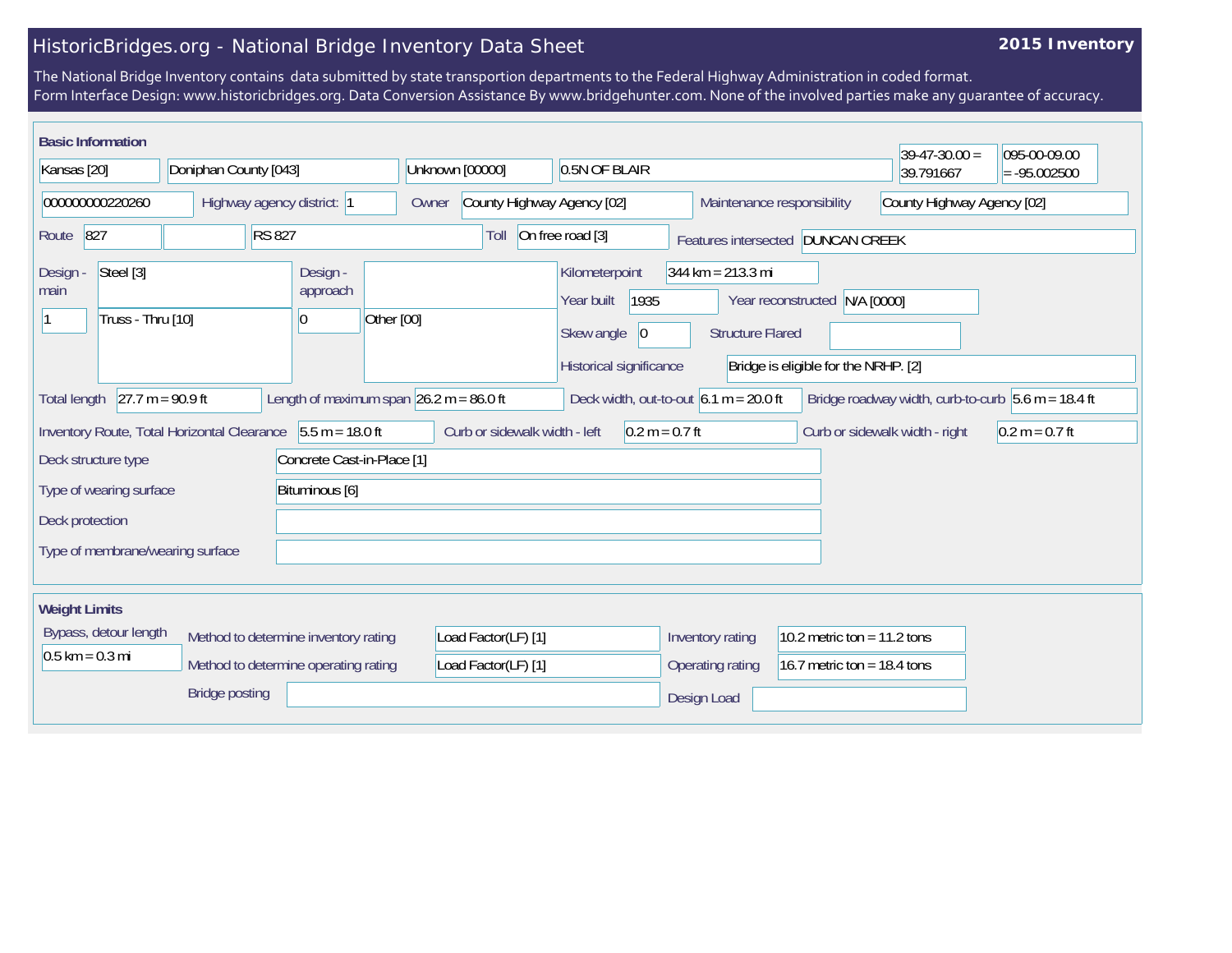| <b>Functional Details</b>                                                                        |                                                                                         |                                                                      |  |  |
|--------------------------------------------------------------------------------------------------|-----------------------------------------------------------------------------------------|----------------------------------------------------------------------|--|--|
| Average daily truck traffi<br>Average Daily Traffic<br>196                                       | Year 2005<br>%<br>Future average daily traffic<br> 11                                   | 260<br>2029<br>Year                                                  |  |  |
| Road classification<br>Major Collector (Rural) [07]                                              | Lanes on structure 2                                                                    | $4.9 m = 16.1 ft$<br>Approach roadway width                          |  |  |
| Type of service on bridge Highway [1]                                                            | Direction of traffic 2 - way traffic [2]                                                | Bridge median                                                        |  |  |
| Parallel structure designation<br>No parallel structure exists. [N]                              |                                                                                         |                                                                      |  |  |
| Type of service under bridge<br>Waterway [5]                                                     | Navigation control<br>$ 0\rangle$<br>Lanes under structure                              |                                                                      |  |  |
| $0 = N/A$<br>Navigation vertical clearanc                                                        | Navigation horizontal clearance $\overline{0}$ = N/A                                    |                                                                      |  |  |
| Minimum navigation vertical clearance, vertical lift bridge                                      |                                                                                         | Minimum vertical clearance over bridge roadway<br>$6.07 m = 19.9 ft$ |  |  |
| Minimum lateral underclearance reference feature Feature not a highway or railroad [N]           |                                                                                         |                                                                      |  |  |
| Minimum lateral underclearance on right $0 = N/A$                                                | Minimum lateral underclearance on left $0 = N/A$                                        |                                                                      |  |  |
| Minimum Vertical Underclearance $ 0 = N/A$                                                       | Minimum vertical underclearance reference feature Feature not a highway or railroad [N] |                                                                      |  |  |
| Appraisal ratings - underclearances N/A [N]                                                      |                                                                                         |                                                                      |  |  |
|                                                                                                  |                                                                                         |                                                                      |  |  |
| <b>Repair and Replacement Plans</b>                                                              |                                                                                         |                                                                      |  |  |
| Type of work to be performed                                                                     | Work to be done by contract [1]<br>Work done by                                         |                                                                      |  |  |
| Bridge rehabilitation because of general structure<br>deterioration or inadequate strength. [35] | Bridge improvement cost<br>185000                                                       | 25000<br>Roadway improvement cost                                    |  |  |
|                                                                                                  | $32 m = 105.0 ft$<br>Length of structure improvement                                    | Total project cost<br>275000                                         |  |  |
|                                                                                                  | Year of improvement cost estimate                                                       |                                                                      |  |  |
|                                                                                                  | Border bridge - state                                                                   | Border bridge - percent responsibility of other state                |  |  |
|                                                                                                  | Border bridge - structure number                                                        |                                                                      |  |  |